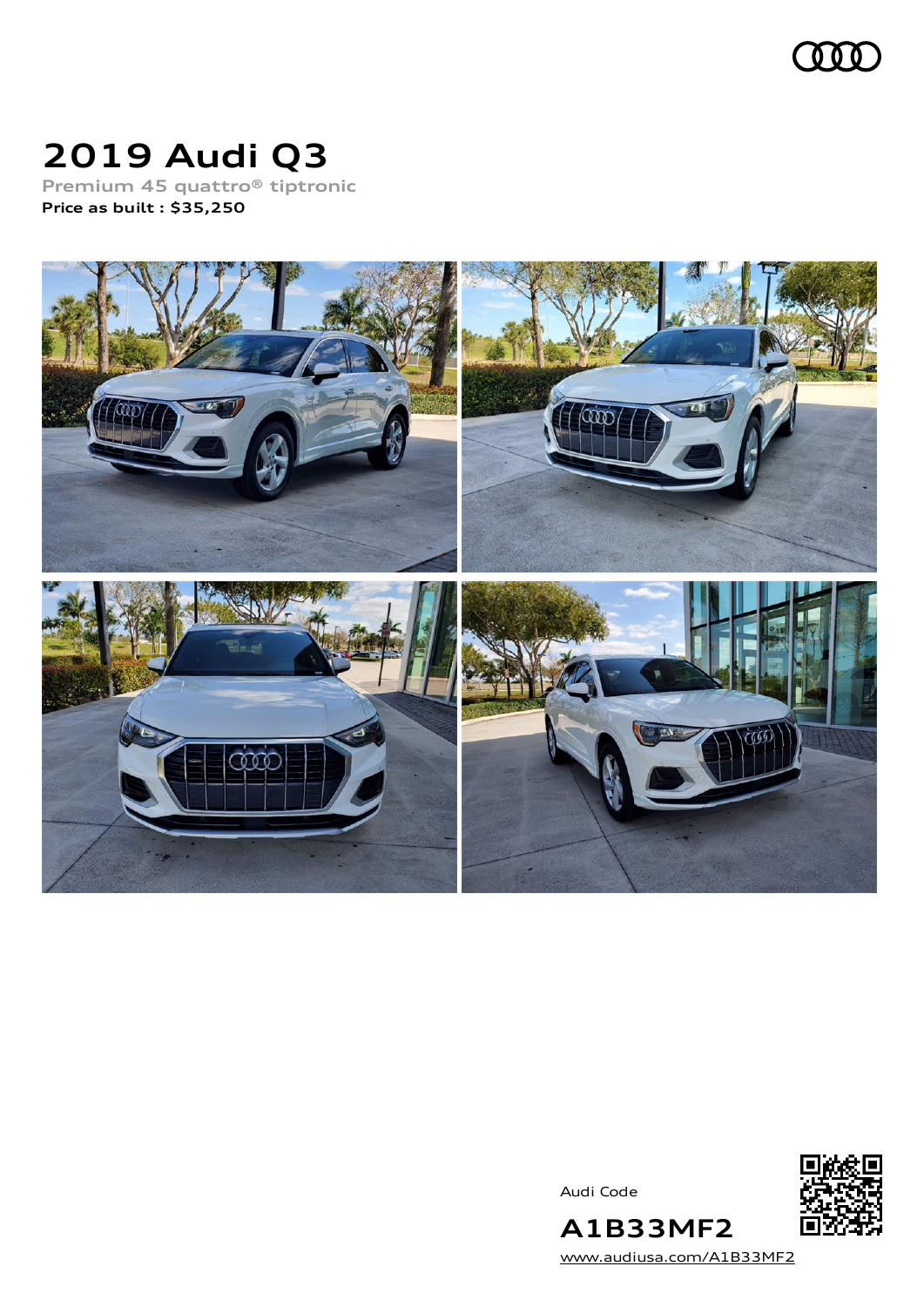**Audi 2019 Audi Q3** Premium 45 quattro® tiptronic

**Price as buil[t](#page-8-0)** \$35,250

#### **Exterior colour**

Ibis White

#### **Interior colour**

| Seats     | Black |
|-----------|-------|
| Dashboard | Black |
| Carpet    | Black |
| Headliner | Black |

### **Technical Specifications**

| Engine type                  | Four-cylinder                                 |
|------------------------------|-----------------------------------------------|
| stroke                       | Displacement/Bore and 1,984/82.5 x 92.8 cc/mm |
| Torque                       | 258 lb-ft@rpm                                 |
| Top track speed              | 130 mph mph                                   |
| Acceleration (0 - 60<br>mph) | 7.0 seconds seconds                           |
| Recommended fuel             | Regular                                       |



#### **Further Information**

| Warranty        | No           |
|-----------------|--------------|
| Mileage         | 27,240 miles |
| Type of vehicle | Used car     |
|                 |              |

#### **Audi Code** A1B33MF2

**Your configuration on www.audiusa.com** [www.audiusa.com/A1B33MF2](https://www.audiusa.com/A1B33MF2)

**Commission number** 913e06cd0a0e09a91b4e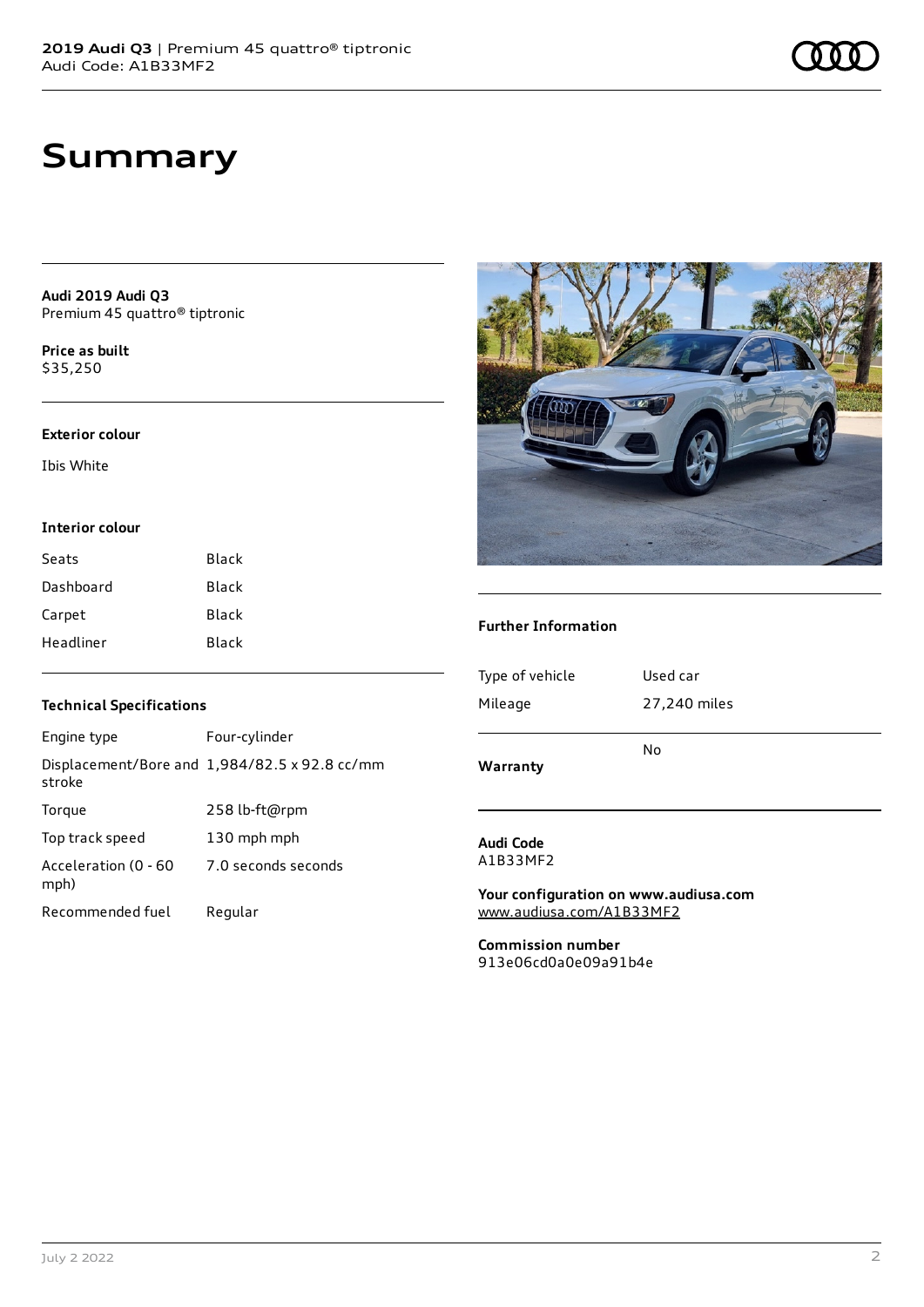

# **Standard features**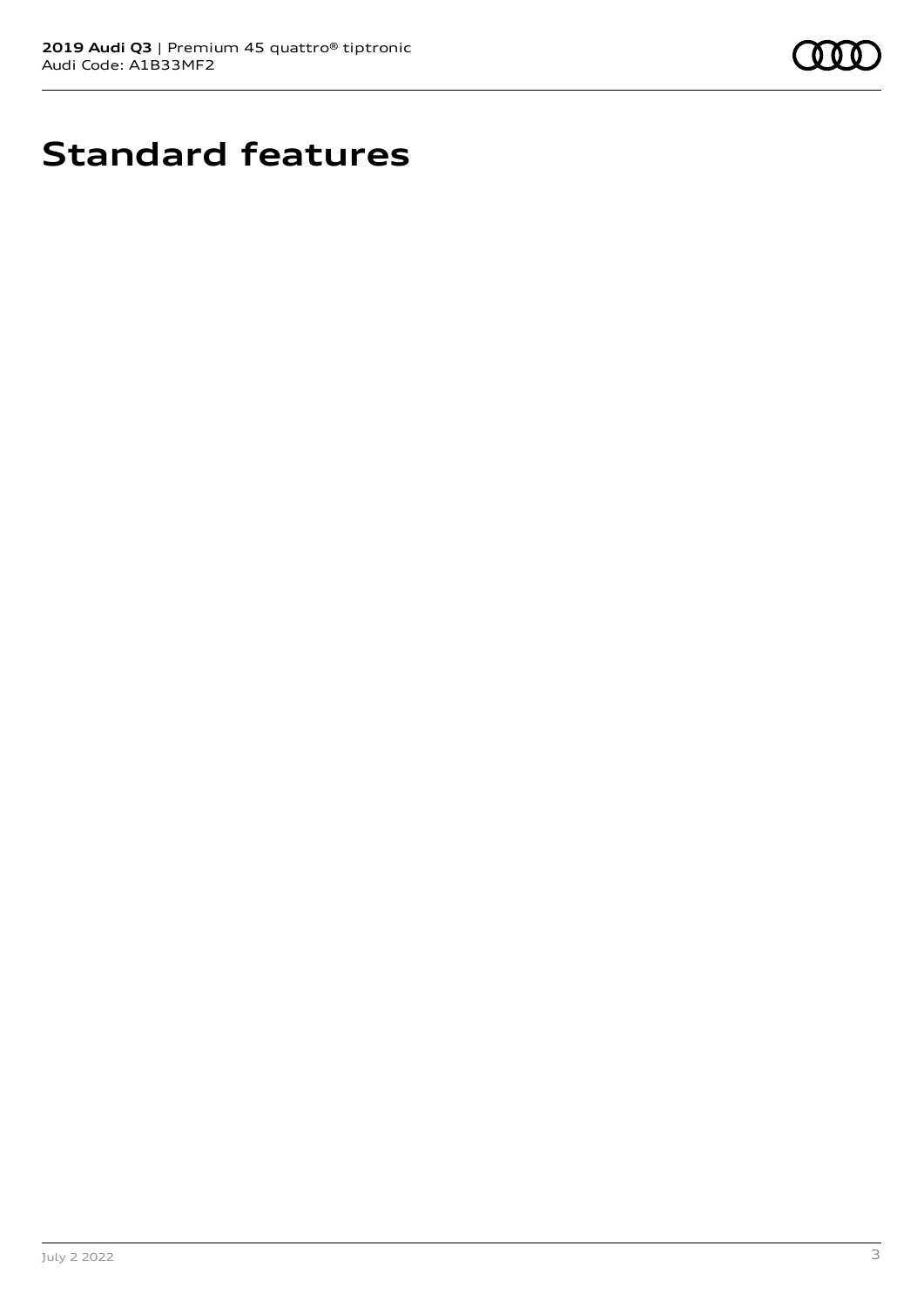# **Dealer remarks**

Q3 2.0T Premium quattro, Ibis White, Black w/Leather Seating Surfaces, Audi Advanced Key, Audi Parking System Plus, Audi Side Assist, Front dual zone A/C, Heated front seats, HomeLink Garage Door Opener, Wheels: 18" x 7" 5-Arm Design.

Audi Pembroke Pines is honored to offer this wonderful 2019 Audi Q3. 2.0T Premium Ibis White

Certified. 2019 Audi Q3 2.0T Premium quattro 19/27 City/Highway MPG Audi Certified pre-owned Details:

\* Transferable Warranty

\* Vehicle History

\* Limited Warranty: 12 Month/Unlimited Mile beginning after new car warranty expires or from certified purchase date

\* Warranty Deductible: \$0

\* Includes 24/7 Roadside Assistance emergency towing, collision, jump start, flat tire change, emergency fuel service, lock-out service, extrication service, Audi assist, CARFAX Vehicle History Report and SiriusXM satellite radio complimentary 90 day subscription. If Audi New Vehicle Limited Warranty (NVLW) coverage remains at time of CPO purchase, CPO Limited Warranty Coverage commences upon expiration of NVLW and continues until 5 years from vehicle's original in-service date with no mileage limitation. If NVLW coverage has expired at time of CPO purchase, CPO Limited Warranty coverage commences at time of purchase and continues for 12 months with no mileage limitation. Limited warranty is transferable between private parties.

\* Roadside Assistance

\* 300+ Point Inspection

Awards:

\* 2019 KBB.com 10 Best SUVs Worth Waiting For

Price does not include sales tax, tags, registration fees, government fees, electronic filing fee\* of \$149, and Pre-Delivery Service Charge\* of \$899. (\* This charge represents costs and profits to the dealer for items such as inspecting, cleaning, and adjusting vehicles, and preparing documents related to the sale.)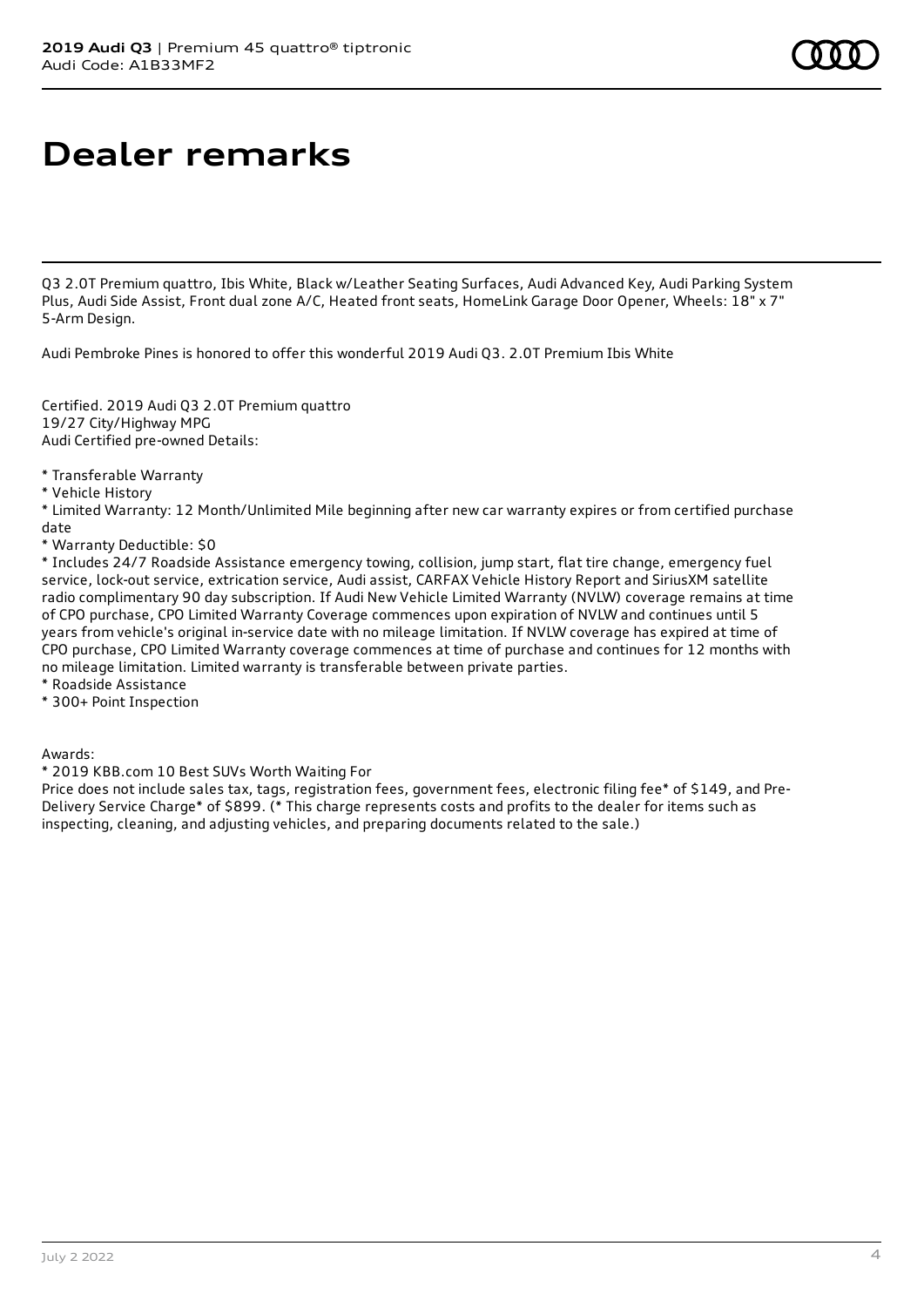## **Technical Specifications**

| <b>Engineering   Performance</b>            |                                                      | <b>Driveline</b>         |                                              |
|---------------------------------------------|------------------------------------------------------|--------------------------|----------------------------------------------|
| Engine type                                 | Four-cylinder                                        | Gear ratios: 8th         | 0.672:1                                      |
| Acceleration (0 - 60                        | 7.0 seconds seconds                                  | Gear ratios: 6th         | 1.000:1                                      |
| mph)                                        |                                                      | Gear ratios: 7th         | 0.808:1                                      |
| Power Level                                 | 45                                                   | Gear ratios: Reverse     | 3.993:1                                      |
| Engine block                                | Cast-iron                                            | Gear ratios: Final Drive | 2.237:1                                      |
| Induction/fuel injection Turbocharged/TFSI® |                                                      | Gear ratios: 4th         | 1.433:1                                      |
| Cylinder head                               | Aluminum-alloy                                       | Transmission             | Eight-speed Tiptronic <sup>®</sup> automatic |
| Max. output ps/hp                           | 228 @ rpm                                            |                          | transmission with quattro <sup>®</sup> all-  |
|                                             | Displacement/Bore and $1,984/82.5 \times 92.8$ cc/mm |                          | wheel drive                                  |
| stroke                                      |                                                      | Gear ratios: 5th         | 1.205:1                                      |
| Top track speed                             | 130 mph mph                                          | Gear ratios: 2nd         | 3.144:1                                      |
| Torque                                      | 258 lb-ft@rpm                                        | Gear ratios: 3rd         | 1.950:1                                      |
| Valvetrain                                  | 16-valve DOHC                                        | Gear ratios: 1st         | 5.590:1                                      |

#### **Electrical system**

| Alternator | 140A      |
|------------|-----------|
| Battery    | 360A/69Ah |

#### **Steering**

| Steering type                              | Electromechanical power steering<br>system |
|--------------------------------------------|--------------------------------------------|
| Turning diameter, curb- 11.7 ft<br>to-curb |                                            |

#### **Suspension**

| Front axle | MacPherson strut front suspension |
|------------|-----------------------------------|
| Rear axle  | Four-link rear suspension         |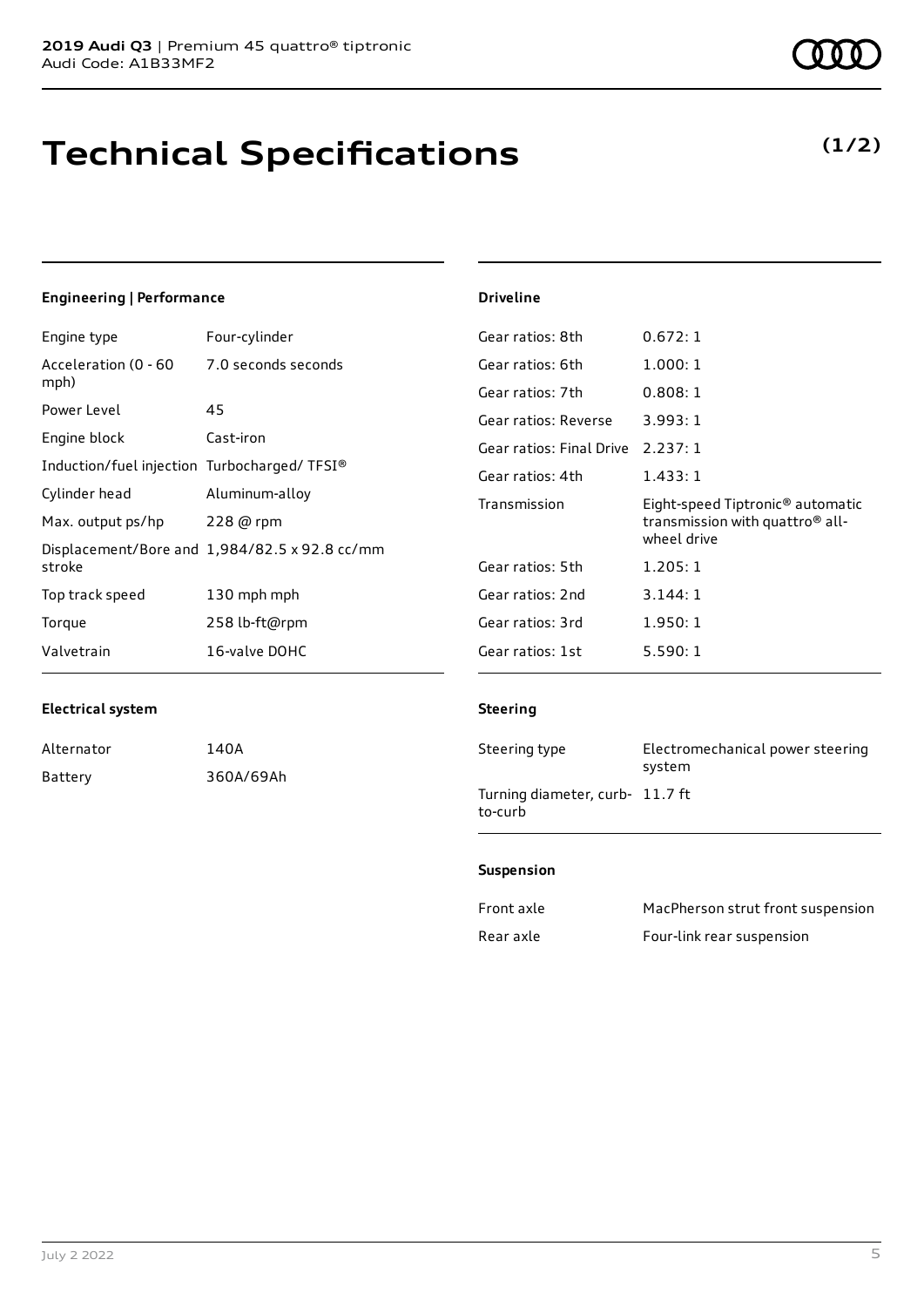## **Technical Specifications**

### **Brake system**

| Front brakes  | 13.4 (ventilated disc) in |
|---------------|---------------------------|
| Rear brakes   | 12.2 (ventilated disc) in |
| Parking brake | electrical                |

#### **Body**

| Material             | Fully galvanized steel unibody      |
|----------------------|-------------------------------------|
| Corrosion protection | Multistep anti-corrosion protection |

#### **Warranty | Maintenance**

| Warranty    | 4-year/50,000-mile Audi New<br>Vehicle Limited Warranty                                   |
|-------------|-------------------------------------------------------------------------------------------|
| Maintenance | 12-month/10,000-mile (whichever<br>occurs first) NO CHARGE first<br>scheduled maintenance |

### **Exterior Measurements**

| Height                           | 62.9 in  |
|----------------------------------|----------|
| Overall width without<br>mirrors | 72.8 in  |
| Length                           | 176.6 in |
| Wheelbase                        | 105.5 in |
| Drag coefficient                 | 0.36 Cw  |
| Overall width with<br>mirrors    | 79.7 in  |
| Track rear                       | 61.9 in  |
| Track front                      | 62.2 in  |
| Curb weight                      | 3,905 lb |
| Ground clearance,<br>loaded      | 29.9 in  |

#### **Interior measurements**

| Seating capacity                          | 5                  |
|-------------------------------------------|--------------------|
| Head room with middle 37.6 in<br>sunroof  |                    |
| Head room with front<br>sunroof           | 39.6 in            |
| Shoulder room, front                      | 56.7 in            |
| Leg room, middle                          | $36.1$ in          |
| Shoulder room, middle                     | 55.1 in            |
| Leg room, front                           | 40.0 in            |
| Cargo volume, rear<br>seatbacks up/folded | 23.72 cu ft, cu ft |



**(2/2)**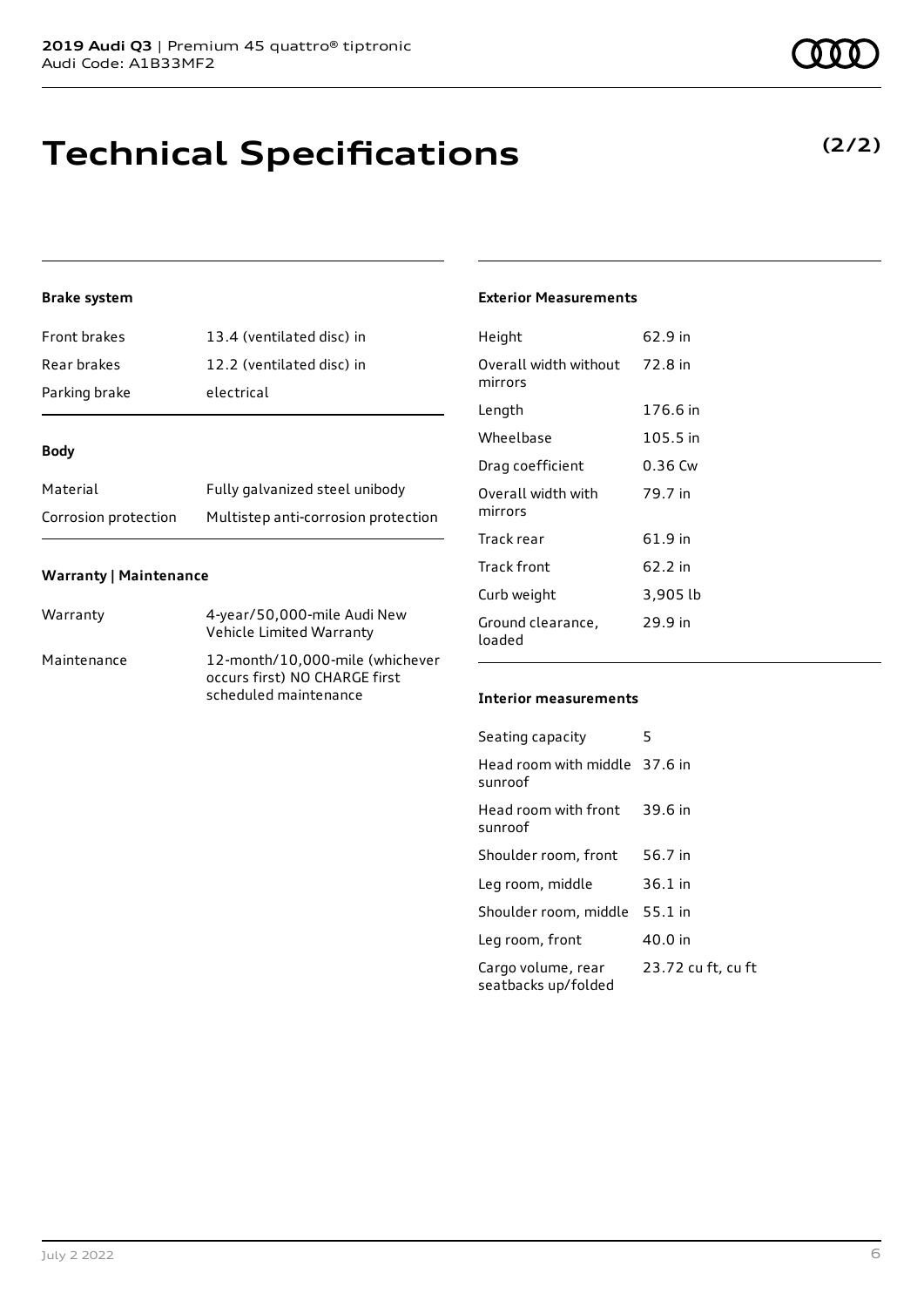### **Consumption- and emission**

**Consumption by NEDC**

combined 22 mpg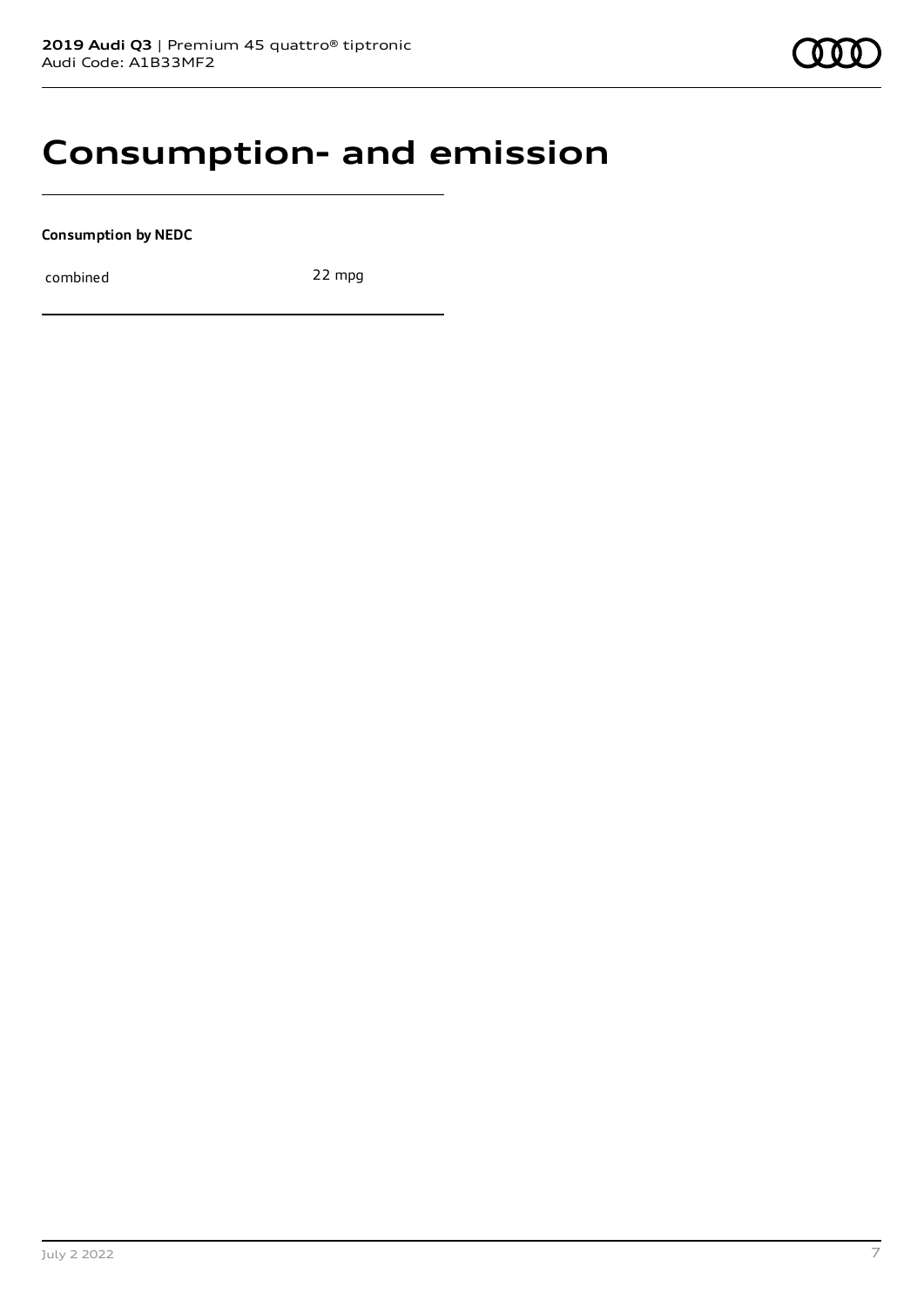## **Contact**

Dealer **Audi Pembroke Pines**

15000 Sheridan St 33331 Fort Lauderdale FL

Phone: +19546202000 FAX: 9546202200

www: [https://www.audipembrokepines.com](https://www.audipembrokepines.com/)